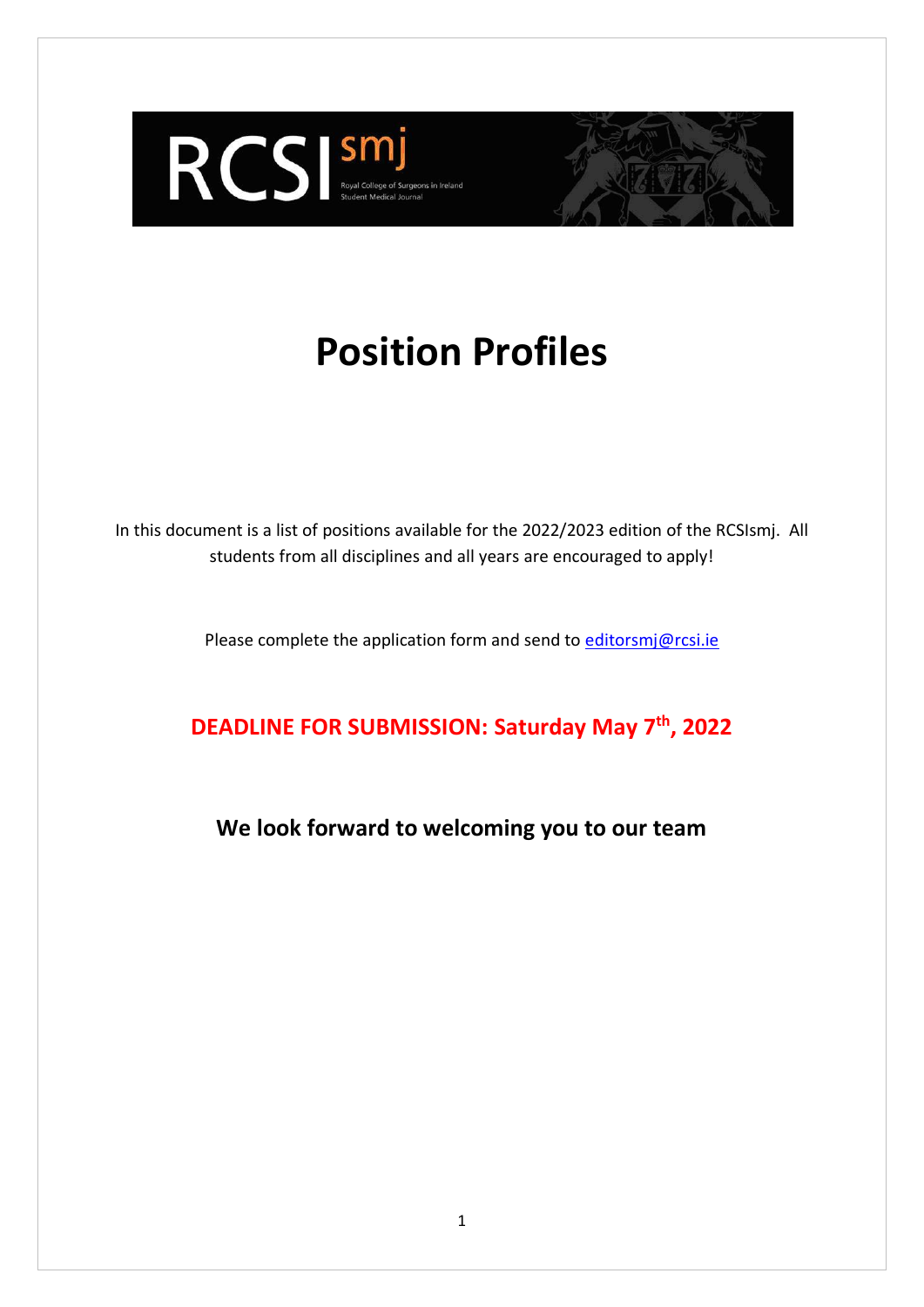# **Table of Contents**

| <b>Senior Editor</b>                            |    |
|-------------------------------------------------|----|
| <b>Assistant Peer Review</b><br><b>Director</b> |    |
| <b>Peer Reviewer</b>                            |    |
| <b>Executive Secretary</b>                      |    |
| <b>Senior Staff Writer</b>                      |    |
| <b>Staff Writer</b>                             |    |
| <b>Public Relations</b>                         |    |
| <b>Director of Education</b>                    |    |
| <b>Education Officer</b>                        | 11 |
| <b>Graphic Designer</b>                         | 12 |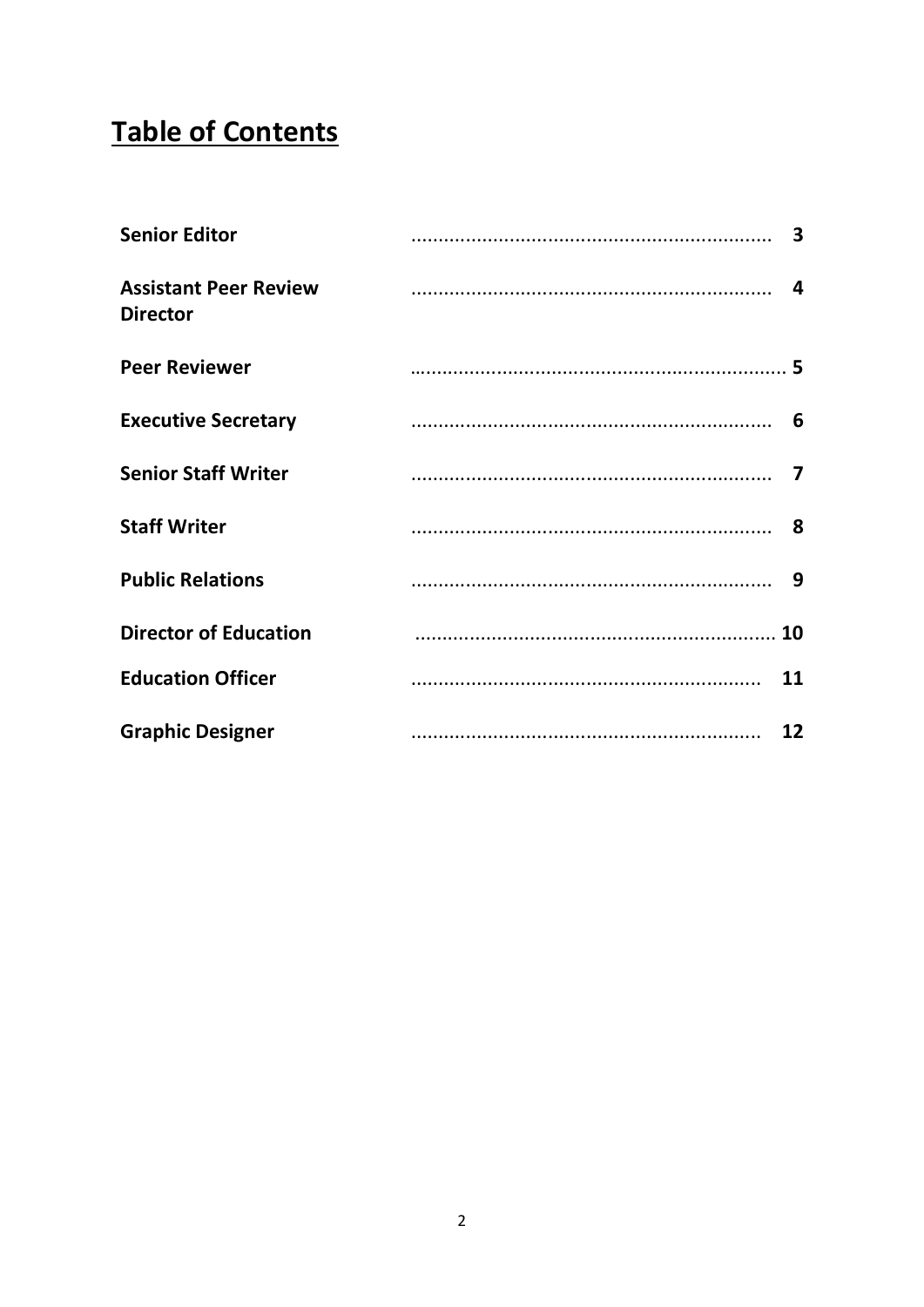## **Senior Editor**

The RCSIsmj executive staff is looking for a dedicated and enthusiastic student to take up the position of Senior Editor for 2022-2023. The journal needs talented students to create a strong foundation from which it can grow and develop for years to come. This position offers not only the opportunity to gain valuable experience and improve your portfolio, but it is an invitation to shape the future of the RCSIsmj.

Important functions of the Senior Editor are to:

- 1. Be the primary point of contact with staff writers to provide guidance as needed and finalise articles for publication
- 2. Work directly with the Editor-in-Chief in the selection of articles for publication
- 3. Be the primary text editor of all selected articles
- 4. Communicate with selected authors to finalise their submissions for publication
- 5. Develop their editing skills to take over as Editor-in-Chief for the 2022-2023 edition

The Senior Editor should be comfortable with the tasks required of him/her, but need not have a background in editing. In fact, we would like to encourage all students who are interested to apply regardless of experience. This coveted position with the RCSIsmj is a unique opportunity to be part of the creative core of the journal as well as build a competitive and dynamic medical resume.

**A cautionary note to applicants: this position requires a considerable amount of effort and a significant time commitment. The Senior Editor should be prepared to commit several hours a week to his/her duties, increasing especially in winter months. Additionally, this is a multiple-year commitment; workload increases further as Editor in Chief and Director. As it is very competitive, we encourage you to also apply for a second staff position.**

*Application restrictions: The position is open to students who are currently in the following years:*

- *Year 1 of 5 year programme (JC2)*
- *Year 2 of 5 year programme (IC1)*
- *Year 1 of GEP programme (JC2)*

*This is to facilitate transition to take over the role of Editor-in-Chief and Director of the SMJ in subsequent years.*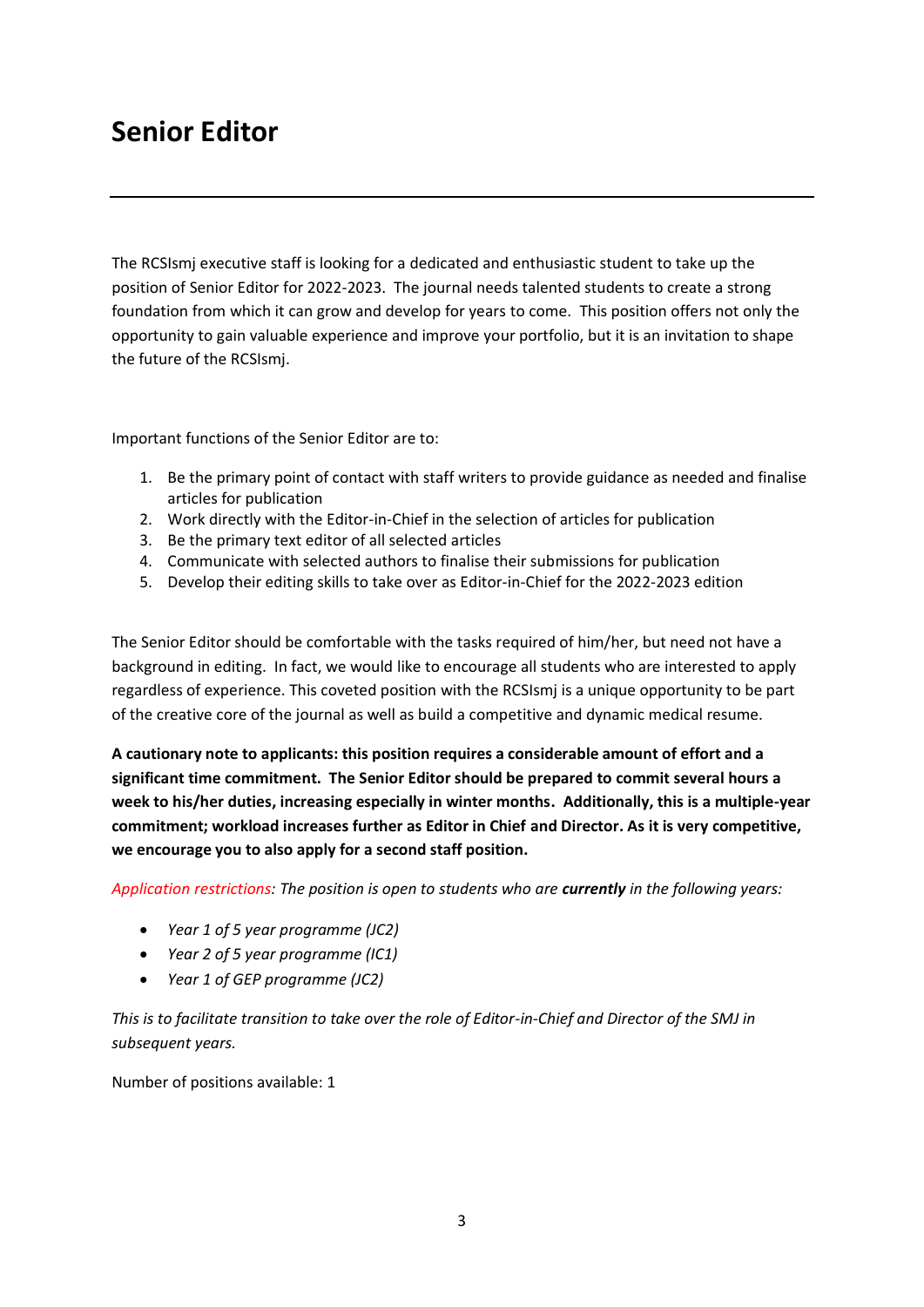#### **Assistant Peer Review Director**

The Assistant Peer Review Director is a vital part of the RCSIsmj peer review process. This position offers a student the exciting and challenging opportunity to help develop and shape the peer review process for years to come. The process of navigating a journal's peer-review system is one of the most important and challenging aspects of getting one's work accepted to a leading medical journal. In keeping with this a key aim of the RCSIsmj peer review process is to provide students with a realistic peer review experience upon submission of their work to the journal. It is our aim that this experience gained by our prospective authors is something the student can draw upon in future years when submitting their work to leading medical journals.

Important functions of the Assistant Peer Review Director are to:

- 1. Under the supervision of the Peer Review Director, oversee the selection of an appropriate committee of peer reviewers
- 2. Liaise with the editorial staff to determine which articles need to be reviewed
- 3. Assign peer-reviewing tasks and manage peer-reviewers
- 4. Ensure peer-reviewing is completed according to the journal standards in a timely fashion
- 5. Ensure peer-review feedback reaches the authors and peer reviewers
- 6. Make recommendations to the editorial staff regarding the merits of each article

It should be borne in mind that the Assistant Peer Review Director has a responsibility of providing valuable feedback not just to the authors, but also to the peer review team. The Assistant, together with the Peer Review Director, will work with the executive staff to streamline the peer review process, which includes expanding and revising the existing peer review framework. The Assistant should be a critical reader, be personable and be an effective manager, as they will be overseeing a team. Prior experience with writing, editing and publishing is desirable but not essential, as support will be provided from the editorial staff where necessary.

*Application restrictions: The position is open to students who are currently in the following years:*

- *Year 1 of 5 year programme (JC2)*
- *Year 2 of 5 year programme (IC1)*
- *Year 3 of 5 year programme (IC3)*
- *Year 1 of GEP programme (JC2)*
- *Year 2 of GEP programme (IC2)*

*This is to facilitate transition to take over the role of Peer Review Director in the subsequent year.*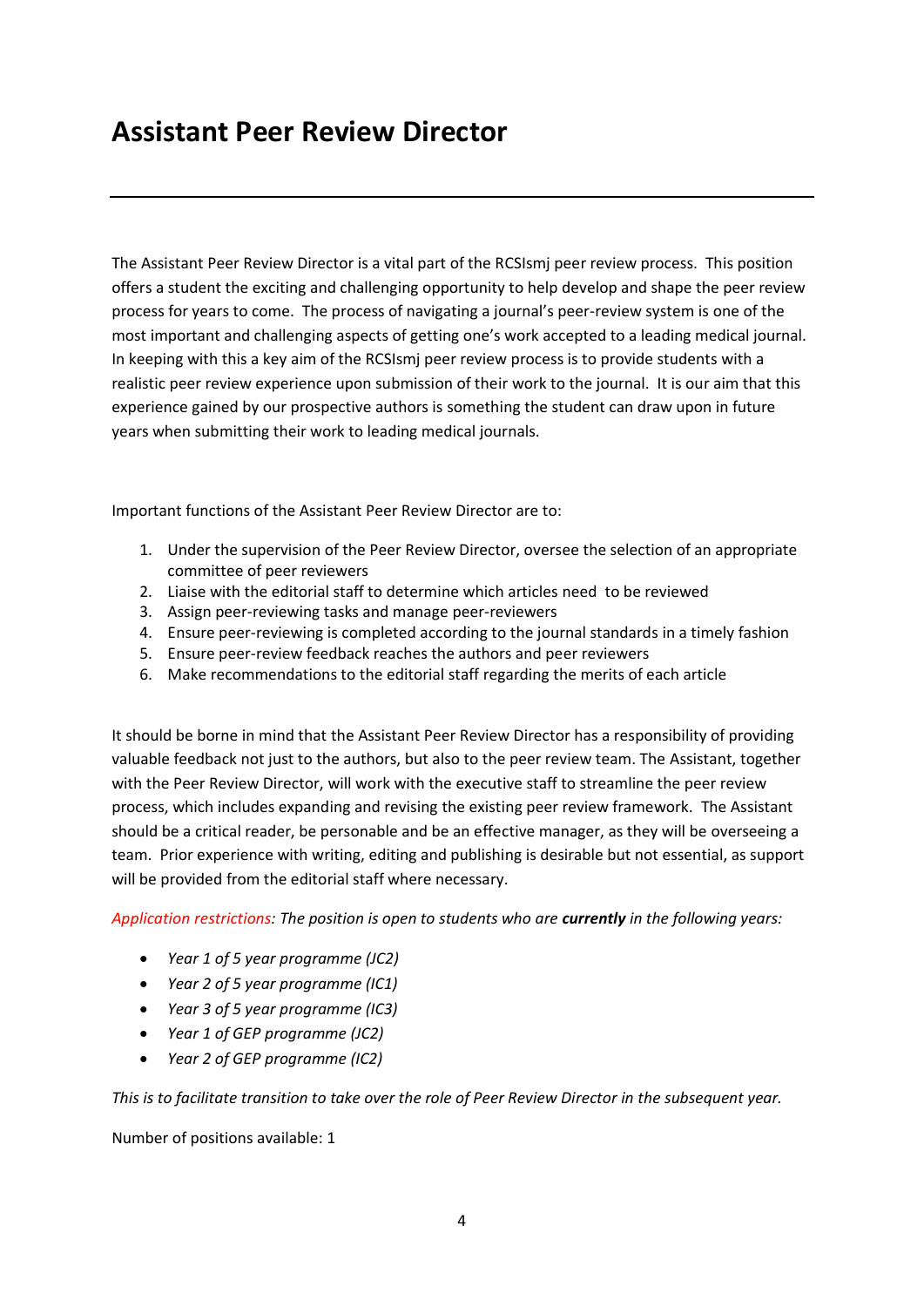#### **Peer Reviewer**

The peer review process is an important part of all scientific publications. Holding true to its name, the RCSIsmj believes that student articles should be reviewed by their student peers. In this way, authors can receive meaningful feedback from their colleagues, and peer reviewers can gain valuable experience in the critical appraisal of articles. A career in medicine requires one to evaluate the literature and make critical decisions based on the evidence presented. As a Peer Reviewer, you will be getting a head start, learning how to hone your skills as a critical appraiser of medical discourse.

Important functions of the Peer Reviewer are to:

- 1. Critically evaluate the articles assigned for review by our Peer Review Director and/or Senior Peer Reviewer
- 2. Apply your current clinical knowledge and experience to provide one-on-one feedback for the author
- 3. Assist the Senior Editor and Editor-in-Chief as they prepare selected articles for publication

A peer reviewer should be a student with the confidence to approach scientific writing in a critical manner and provide constructive feedback to the authors. There are many peer review positions available and we feel this is an excellent opportunity for students of any age, year or background to gain valuable experience in scientific literature and improve their medical resume.

*Note: this position is open to students in all years. We encourage all students to apply, irrespective of experience.*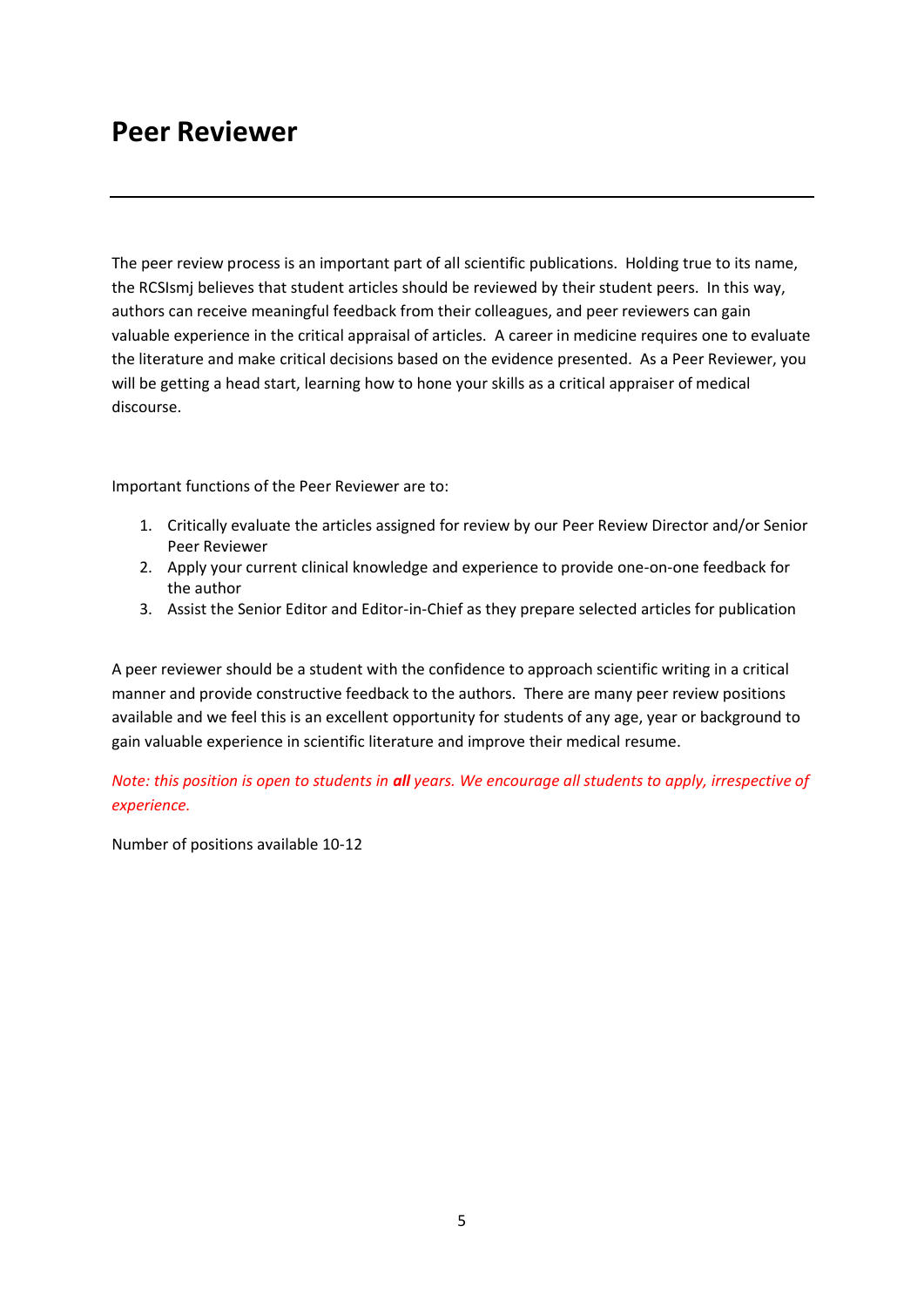### **Executive Secretary**

The Executive Secretary is an exciting position on the RCSIsmj executive staff. This position provides an excellent opportunity for a student to be involved with the production of the journal, gain valuable experience in editing, position themselves for senior positions in future years at the journal and help build a competitive and dynamic medical resume.

Important functions of the Executive Secretary are to:

- 1. Manage all incoming RCSIsmj submissions
	- ensure completeness of author information and compliance with submission guidelines
	- organise submissions into appropriate categories and ensure anonymity
	- communicate with authors who have not met guidelines or whose submissions are incomplete or those seeking information on the status of their submissions
- 2. Communicate with commissioned authors to expedite submission of their articles
- 3. Maintain a comprehensive submissions diary and prepare a submissions report
- 4. Liaise with the Peer Review Director and Editorial Staff
- 5. Assist Editorial staff with copy-editing final drafts of articles to be published

The Executive Secretary will be a critical part of the journal by ensuring that all articles meet the RCSIsmj standard and are delivered to the editorial staff for review in a timely fashion. The Executive Secretary should be an individual with excellent organisational and communications skills and who is capable of managing the RCSIsmj submission portfolio.

*Note: this position is open to students in all years. We encourage all students to apply, irrespective of experience.*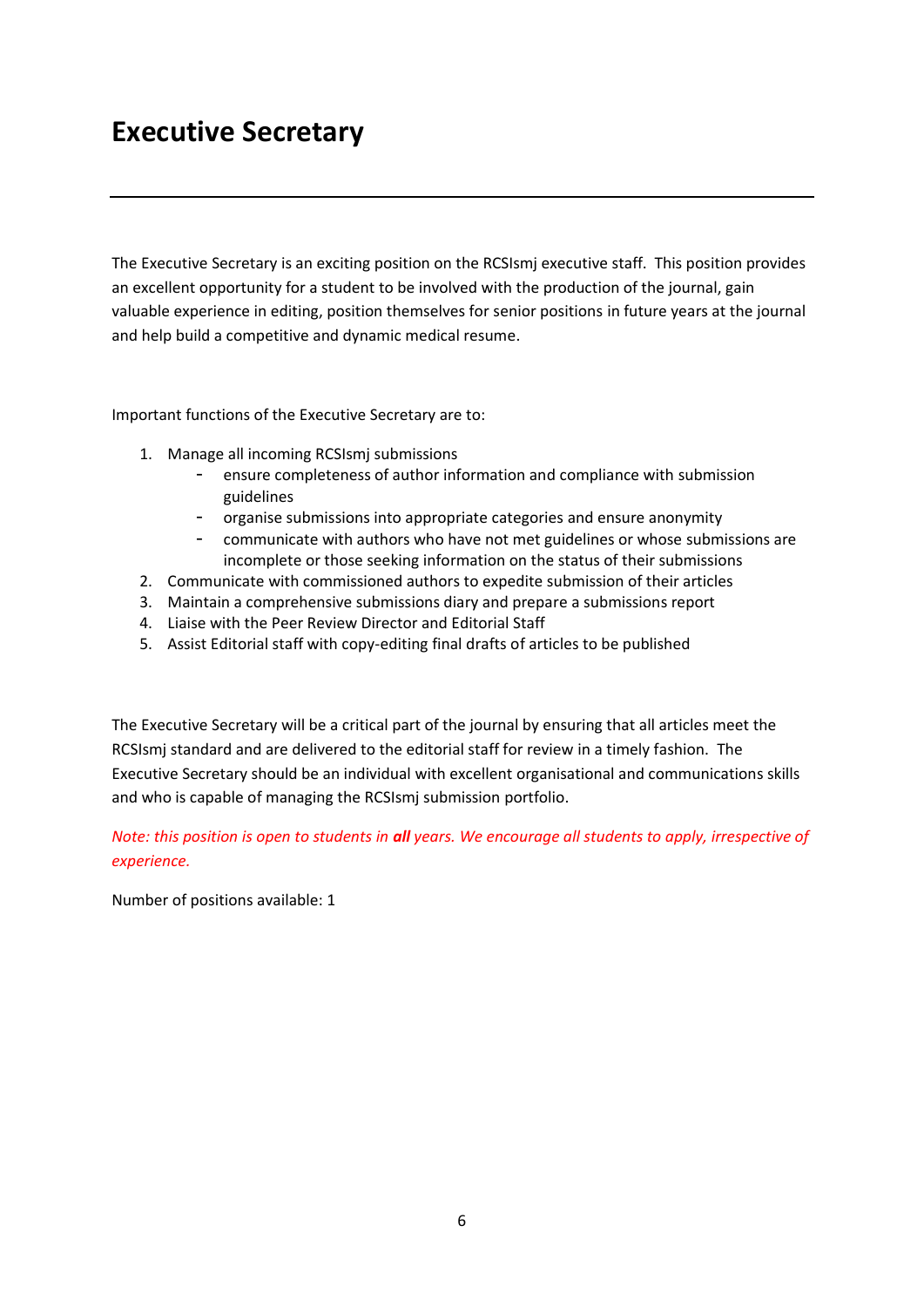### **Senior Staff Writer**

Together with the Executive Committee, Staff Writers select a theme for the journal that provides focus for staff articles. Each Staff Writer will then have the opportunity to select a topic of their choosing and have the summer to write a comprehensive article for publication. In addition to writing an article on a topic of interest, the senior staff writer will also have other roles in providing content for the journal. These include carrying out an interview with an individual of interest to the student body, reviewing a book on a topic of interest to healthcare, and helping to guide the theme for the RCSIsmj.

Important functions of the Senior Staff Writer are to:

- 1. Help develop the theme for the next edition of the RCSIsmj
- 2. Formulate a topic that fits the theme of the journal and write an article to be published
- 3. Use their expertise as authors to ensure the continued quality of RCSIsmj content.
- 4. Carry out an interview with an individual of interest to the student body.
- 5. Review a book on a topic of interest to healthcare.

The Senior Staff Writer should be a student who has the confidence to be a medical author and produce an article of a high standard. The Staff Writers are a vital part of the RCSIsmj production and are integral in developing the theme for our journal. They are also representative of the student body and ambassadors of RCSI, as the quality of their publications reflect the distinction of RCSIsmj.

*Note: this position is open to students in all years. Preference will be given to those who were staff writers in previous years but all applications will be considered. We encourage all students to apply, irrespective of experience.*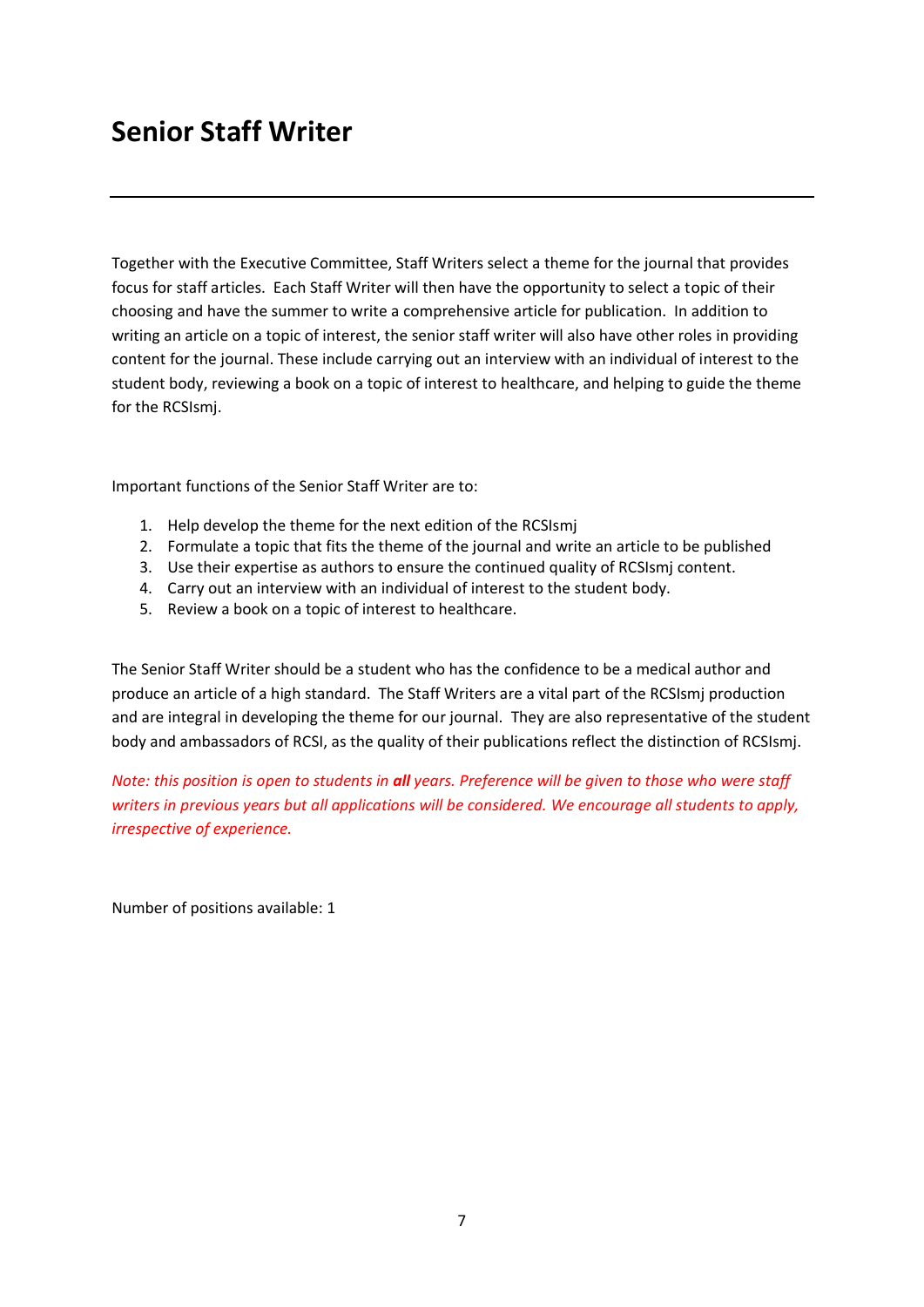#### **Staff Writer**

Each year, the RCSIsmj selects a few applicants to join our team as staff writers. Together with the Executive Committee, Staff Writers select a theme for the journal that provides focus for staff articles. Each Staff Writer will then have the opportunity to select a topic of their choosing and have the summer to write a comprehensive article for publication. Staff writers have the outstanding opportunity to be published in a medical journal and be a part the of the RCSIsmj team.

Important functions of a Staff Writer are to:

- 1. Help develop the theme for the next edition of the RCSIsmj
- 2. Formulate a topic that fits the theme of the journal and write an article to be published
- 3. Use their expertise as authors to ensure the continued quality of RCSIsmj content.

A Staff Writer should be a student who has the confidence to be a medical author and produce an article of a high standard. Staff Writers are a vital part of the RCSIsmj production and are integral in developing the theme for our journal. They are also representative of the student body and ambassadors of RCSI, as the quality of their publications reflect the distinction of RCSIsmj. We encourage all students with an interest in writing to apply for the position, as it is a fantastic opportunity to develop and improve your writing skills with guidance from our editorial team.

*Note: this position is open to students in all years. We encourage all students to apply, irrespective of experience.*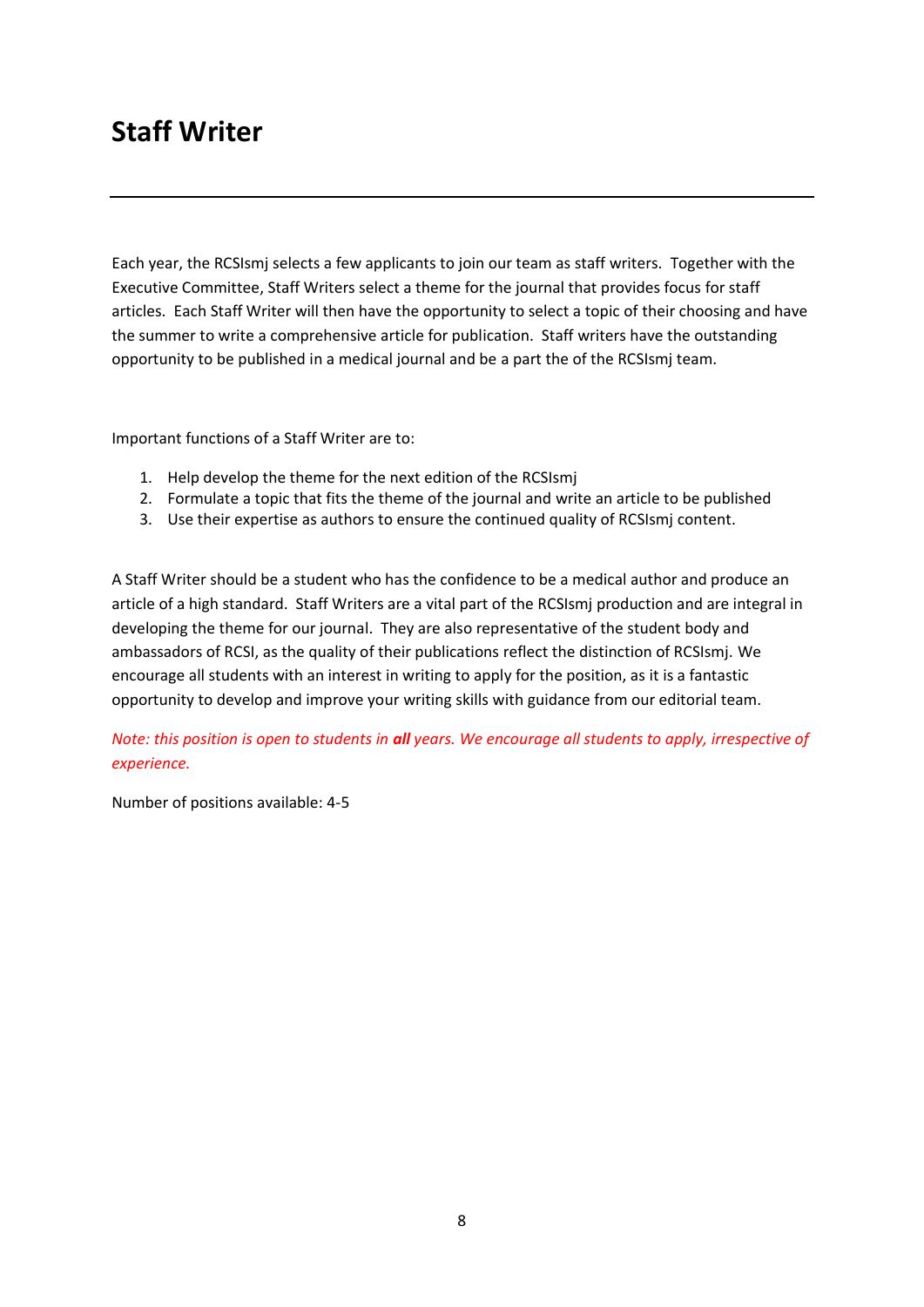## **Public Relations**

The success of the RCSIsmj depends entirely on whether students, staff, and peers are involved with the journal. Members of the public relations team will work to help deliver the RCSIsmj to fellow students, staff and colleagues.

Important functions of a Public Relations Team member are to:

- 1. Encourage RCSI students to submit articles, review and cases of interest to the RCSIsmj
- 2. Build creative and effective advertising campaigns to promote the RCSIsmj and its various events
- 3. Develop campaigns to fulfil the challenging task of promoting the RCSIsmj to the greater Irish medical community

A Public Relations Team member should be a student interested in marketing and advertisement with the creative skills to develop effective promotional campaigns. This position offers a unique opportunity to build a dynamic medical resume and earn valuable organisational and marketing skills. You will be integral in representing RCSIsmj both within RCSI and the medical fraternity.

*Note: this position is open to students in all years. We encourage all students to apply, irrespective of experience.*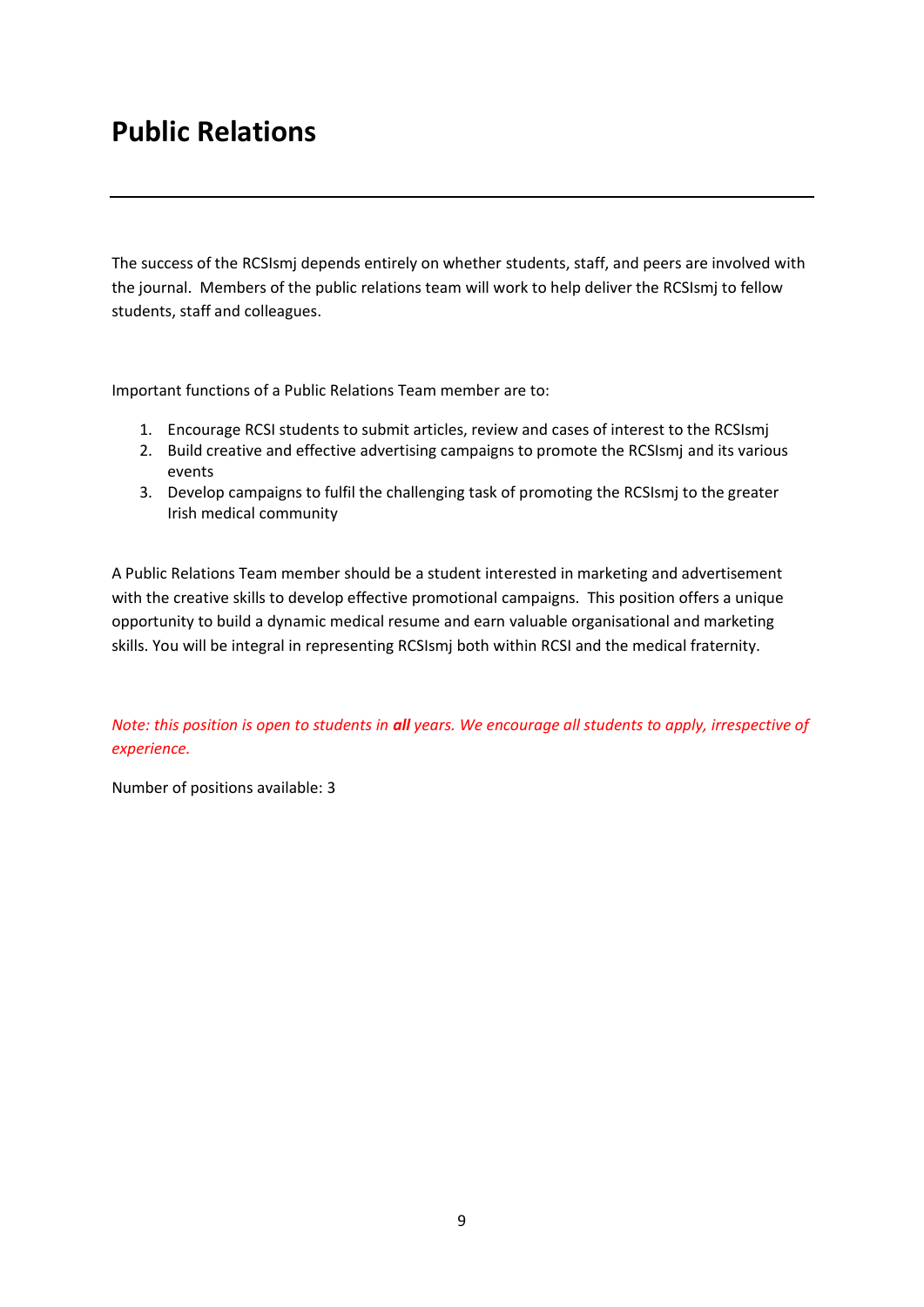#### **Director of Education**

RCSIsmj as an organisation has become increasingly interested in expanding beyond publishing a medical journal, and has an interest in promoting knowledge of and excellence in scientific writing. The position of Director of Education is integral to the journal's mission in this respect. This year the RCSIsmj had great success with our journal club. It will be the role of the Director of Education to continue to organise and manage the journal club in conjunction with the Director and Academic Sponsor, Prof Ronan Conroy. It is the responsibility of the Director of Education to create learning opportunities for the student body and the RCSIsmj staff in innovative ways.

Important functions of the Director of Education are to:

- 1. Organise and manage the RCSIsmj Journal Club, which will take place 3-4 times per semester
- 2. Brainstorm and organise workshops relevant to scientific writing, biostatistical analysis and medical publication
	- This includes inviting and accommodating experts in the field during these sessions
- 3. Work in a leadership role with the Education Officers to organize and run SMJ events This includes liasing with the Director to facilitate inclusion of all members of staff in educational events
- 4. Provide a conduit between the RCSIsmj staff and the RCSI faculty if expert assistance is required during the publication process.

The Director of Education should be a student with a keen interest in the fields of scientific writing and biostatistics. Importantly, the applicant should have strong interpersonal skills (as he/she will be in contact with students, faculty and possibly other experts), be creative in finding ways to advertise workshops and lectures, and inspire his/her peers to take a more active interest in topics surrounding scientific writing – from robust experimental design to the particulars of the peer review process.

*Note: this position is open to students in all years. We encourage all students to apply, irrespective of experience.*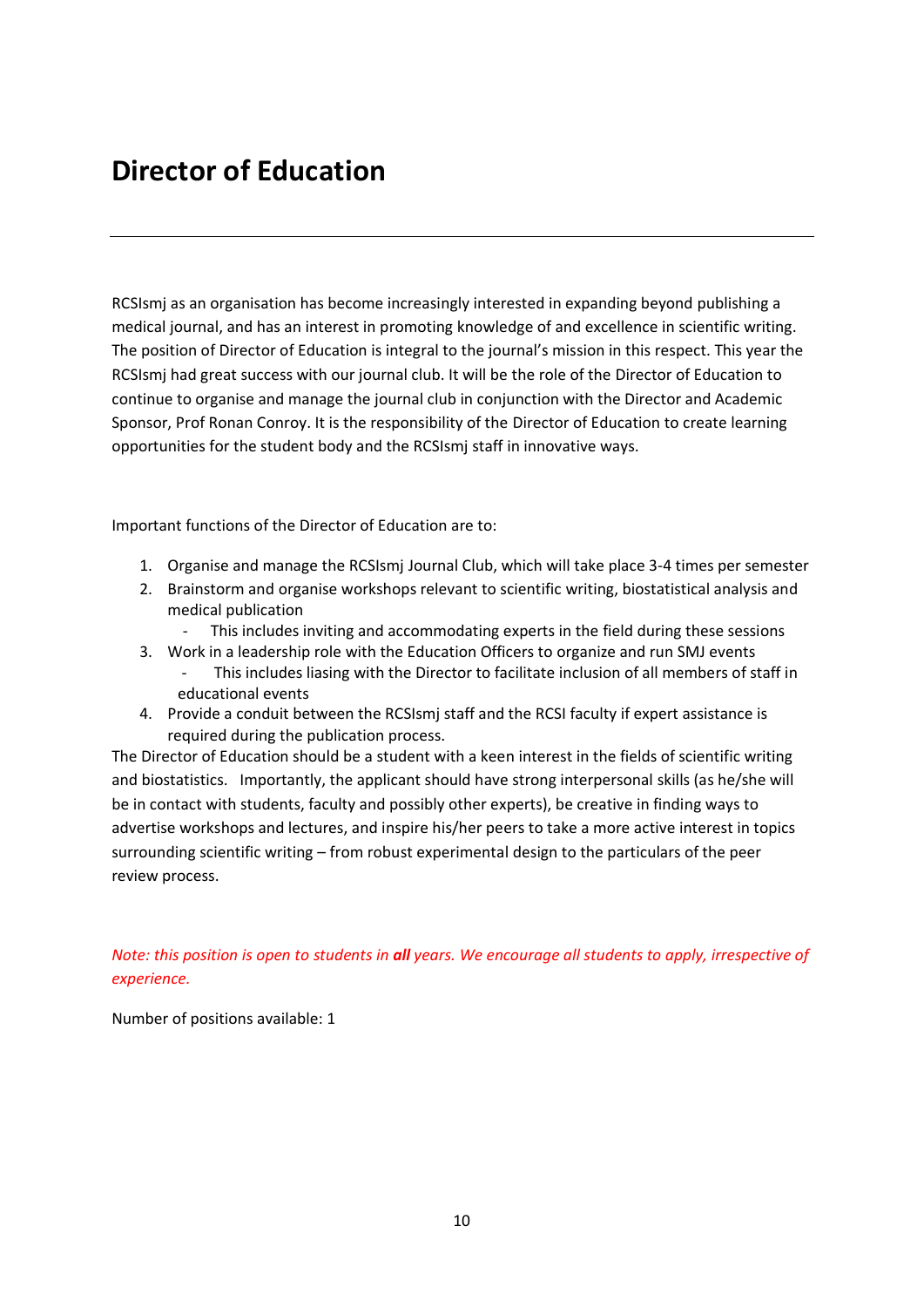## **Education Officer**

In recent years, the RCSIsmj as an organisation has become increasingly interested in expanding beyond a medical journal publication, and has an interest in promoting knowledge of and excellence in scientific writing. The position of Education Officer is integral to the journal's mission in this respect. This year the RCSIsmj began to hold a journal club with great success. It will be the role of the Education Officer to continue to organise and manage the journal club in conjunction with the Director and Academic Sponsor, Prof Ronan Conroy. It is the responsibility of the Education Officer to create learning opportunities for the student body and the RCSIsmj staff in innovative ways.

Important functions of the Education Officer are to:

- 1. Organise and manage the RCSIsmj Journal Club, which will take place 3-4 times per semester
- 2. Brainstorm and organise workshops relevant to scientific writing, biostatistical analysis and medical publication
	- This includes inviting and accommodating experts in the field during these sessions
- 3. Provide a conduit between the RCSIsmj staff and the RCSI faculty if expert assistance is required during the publication process.
- 4. Potentially organise an expert lecture during the academic year.

The Education Officer should be a student with a keen interest in the fields of scientific writing and biostatistics. Importantly, the applicant should have strong interpersonal skills (as he/she will be in contact with both students, faculty and possibly other experts), be creative in finding ways to advertise workshops and lectures, and inspire his/her peers to take a more active interest in topics surrounding scientific writing – from robust experimental design to the particulars of the peer review process.

*Note: this position is open to students in all years. We encourage all students to apply, irrespective of experience.*